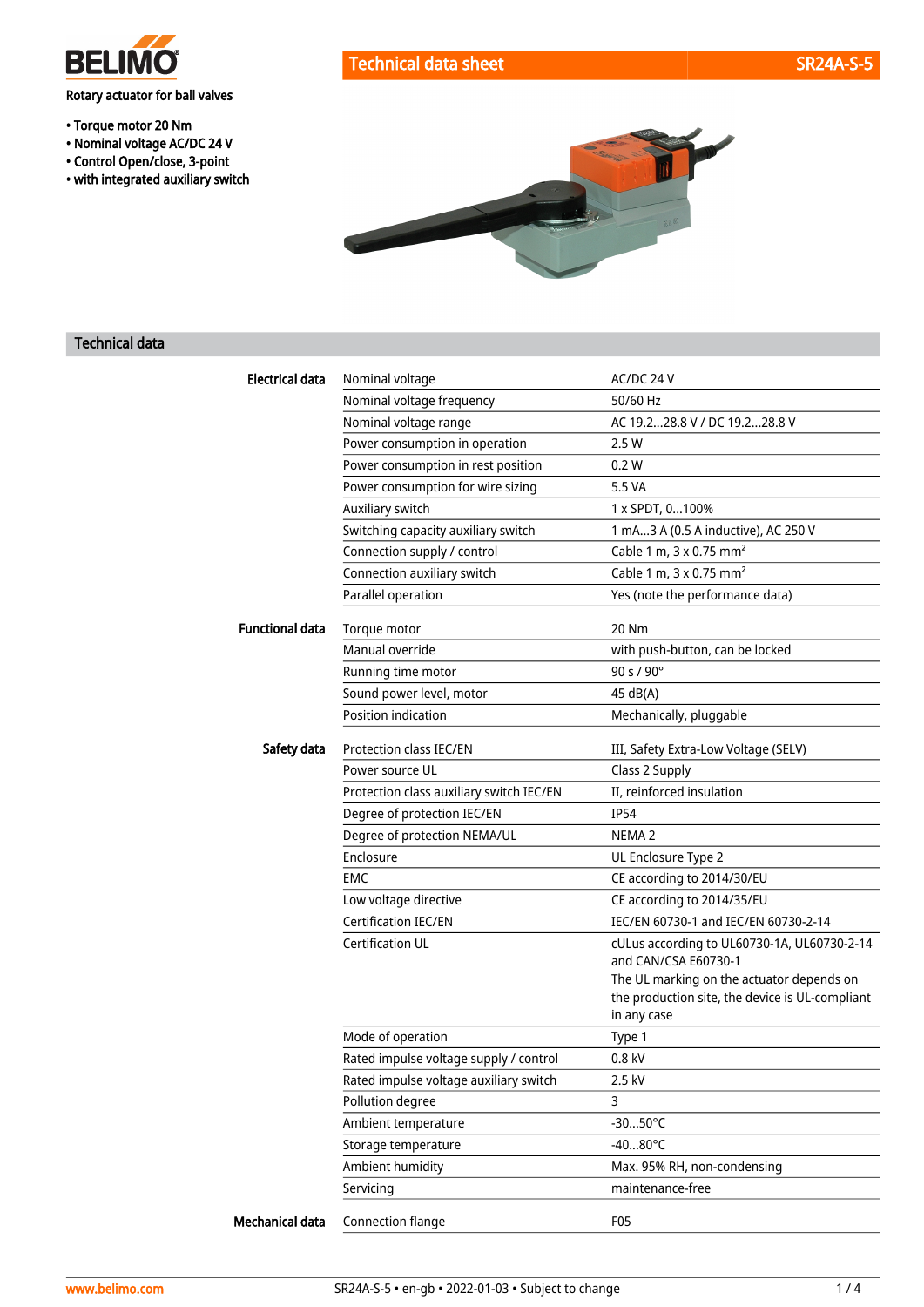

| Weight                       | Weight<br>1.1 kg                                                                                                                                                                                                                                                                                                                                                                                                                                                                                                                                                                                                                                                                                                                                                                                                                                                                                                                                                                                                                                                                                                                                                                                                                                                                                  |  |  |  |
|------------------------------|---------------------------------------------------------------------------------------------------------------------------------------------------------------------------------------------------------------------------------------------------------------------------------------------------------------------------------------------------------------------------------------------------------------------------------------------------------------------------------------------------------------------------------------------------------------------------------------------------------------------------------------------------------------------------------------------------------------------------------------------------------------------------------------------------------------------------------------------------------------------------------------------------------------------------------------------------------------------------------------------------------------------------------------------------------------------------------------------------------------------------------------------------------------------------------------------------------------------------------------------------------------------------------------------------|--|--|--|
|                              |                                                                                                                                                                                                                                                                                                                                                                                                                                                                                                                                                                                                                                                                                                                                                                                                                                                                                                                                                                                                                                                                                                                                                                                                                                                                                                   |  |  |  |
| Safety notes                 |                                                                                                                                                                                                                                                                                                                                                                                                                                                                                                                                                                                                                                                                                                                                                                                                                                                                                                                                                                                                                                                                                                                                                                                                                                                                                                   |  |  |  |
|                              | This device has been designed for use in stationary heating, ventilation and air-conditioning<br>systems and must not be used outside the specified field of application, especially in aircraft or<br>in any other airborne means of transport.<br>• Outdoor application: only possible in case that no (sea) water, snow, ice, insolation or<br>aggressive gases interfere directly with the device and that it is ensured that the ambient<br>conditions remain within the thresholds according to the data sheet at any time.<br>• Only authorised specialists may carry out installation. All applicable legal or institutional<br>installation regulations must be complied during installation.<br>• The switch for changing the direction of rotation may only be operated by authorised<br>specialists. The direction of rotation must not in particular be reversed in a frost protection<br>circuit.<br>• The device may only be opened at the manufacturer's site. It does not contain any parts that<br>can be replaced or repaired by the user.<br>• Cables must not be removed from the device.<br>• The device contains electrical and electronic components and must not be disposed of as<br>household refuse. All locally valid regulations and requirements must be observed. |  |  |  |
| <b>Product features</b>      |                                                                                                                                                                                                                                                                                                                                                                                                                                                                                                                                                                                                                                                                                                                                                                                                                                                                                                                                                                                                                                                                                                                                                                                                                                                                                                   |  |  |  |
| Simple direct mounting       | Simple direct mounting on the rotary valve or butterfly valve with mounting flange. The<br>mounting orientation in relation to the fitting can be selected in 90° steps.                                                                                                                                                                                                                                                                                                                                                                                                                                                                                                                                                                                                                                                                                                                                                                                                                                                                                                                                                                                                                                                                                                                          |  |  |  |
| Manual override              | Manual override with push-button possible (the gear is disengaged for as long as the button is<br>pressed or remains locked).                                                                                                                                                                                                                                                                                                                                                                                                                                                                                                                                                                                                                                                                                                                                                                                                                                                                                                                                                                                                                                                                                                                                                                     |  |  |  |
| Adjustable angle of rotation | Adjustable angle of rotation with mechanical end stops.                                                                                                                                                                                                                                                                                                                                                                                                                                                                                                                                                                                                                                                                                                                                                                                                                                                                                                                                                                                                                                                                                                                                                                                                                                           |  |  |  |
| High functional reliability  | The actuator is overload protected, requires no limit switches and automatically stops when the<br>end stop is reached.                                                                                                                                                                                                                                                                                                                                                                                                                                                                                                                                                                                                                                                                                                                                                                                                                                                                                                                                                                                                                                                                                                                                                                           |  |  |  |
| Flexible signalling          | With adjustable auxiliary switch (0100%)                                                                                                                                                                                                                                                                                                                                                                                                                                                                                                                                                                                                                                                                                                                                                                                                                                                                                                                                                                                                                                                                                                                                                                                                                                                          |  |  |  |
|                              | Auxiliary switch                                                                                                                                                                                                                                                                                                                                                                                                                                                                                                                                                                                                                                                                                                                                                                                                                                                                                                                                                                                                                                                                                                                                                                                                                                                                                  |  |  |  |
|                              |                                                                                                                                                                                                                                                                                                                                                                                                                                                                                                                                                                                                                                                                                                                                                                                                                                                                                                                                                                                                                                                                                                                                                                                                                                                                                                   |  |  |  |

#### Accessories

| <b>Electrical accessories</b> | <b>Description</b>                         | <b>Type</b>      |
|-------------------------------|--------------------------------------------|------------------|
|                               | Auxiliary switch 1 x SPDT add-on           | S <sub>1</sub> A |
|                               | Auxiliary switch 2 x SPDT add-on           | S <sub>2</sub> A |
|                               | Feedback potentiometer 140 $\Omega$ add-on | P140A            |
|                               | Feedback potentiometer 200 $\Omega$ add-on | <b>P200A</b>     |
|                               | Feedback potentiometer 500 $\Omega$ add-on | <b>P500A</b>     |
|                               | Feedback potentiometer 1 k $\Omega$ add-on | P1000A           |
|                               | Feedback potentiometer 2.8 kΩ add-on       | P2800A           |
|                               | Feedback potentiometer 5 k $\Omega$ add-on | <b>P5000A</b>    |
|                               | Feedback potentiometer 10 kΩ add-on        | P10000A          |

## Electrical installation



# Supply from isolating transformer.

Parallel connection of other actuators possible. Observe the performance data. Direction of rotation switch is covered. Factory setting: Direction of rotation Y2.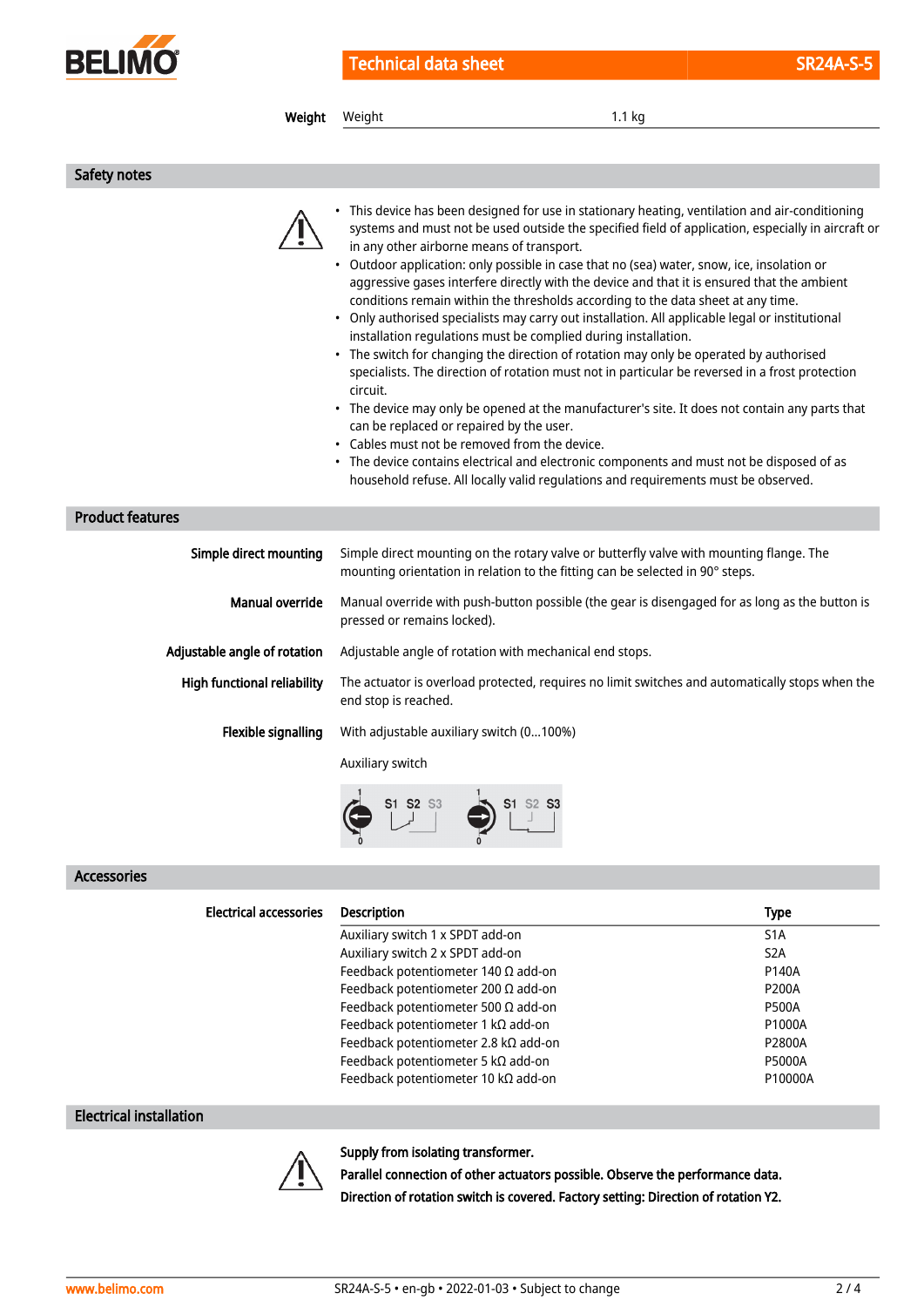

# Technical data sheet SR24A-S-5 and SR24A-S-5 and SR24A-S-5 and SR24A-S-5 and SR24A-S-5 and SR24A-S-5 and SR24A-S-5 and SR24A-S-5 and SR24A-S-5 and SR24A-S-5 and SR24A-S-5 and SR24A-S-5 and SR24A-S-5 and SR24A-S-5 and SR24A

Ţ

 $\frac{1}{2}$ 

 $\overline{\mathbf{3}}$ 

**S1 S2 S3** 

 $0...100%$ 

 $\mathbf{I}$  $\mathbf{I}$  $\mathsf I$  $\mathbf{I}$  $\overline{1}$ 

 $\overline{2}$ 

X

 $A - AB = 0%$ 

Cable colours:  $1 = **black**$  $2 = red$  $3 =$  white S1 = violet  $S2 = red$ S3 = white

# Wiring diagrams





### Operating controls and indicators



#### Auxiliary switch settings

Cable colours:  $1 = **black**$  $2 = red$ 3 = white S1 = violet  $S2 = red$ S3 = white

> Note: Perform settings on the actuator only in deenergised state.  $\vee$

For the auxiliary switch position settings, carry out points  $\bigcirc$  to  $\bigcirc$  successively.

#### Gear disengagement  $\bf{0}$

Holding button pressed down: Gear is disengaged. Manual override is possible.

#### Shaft clamp  $\boldsymbol{Q}$

Turn until edge line  $\bigoplus$  displays the desired switching position of the actuator and release button  $\bigcirc$ .

#### Auxiliary switch 3

Turn rotary knob until the arrow points to the vertical line.

#### Cable 4

Connect continuity tester to S1 + S2 or to S1 + S3.

If the auxiliary switch should switch in the opposite direction, rotate the auxiliary switch by 180°.